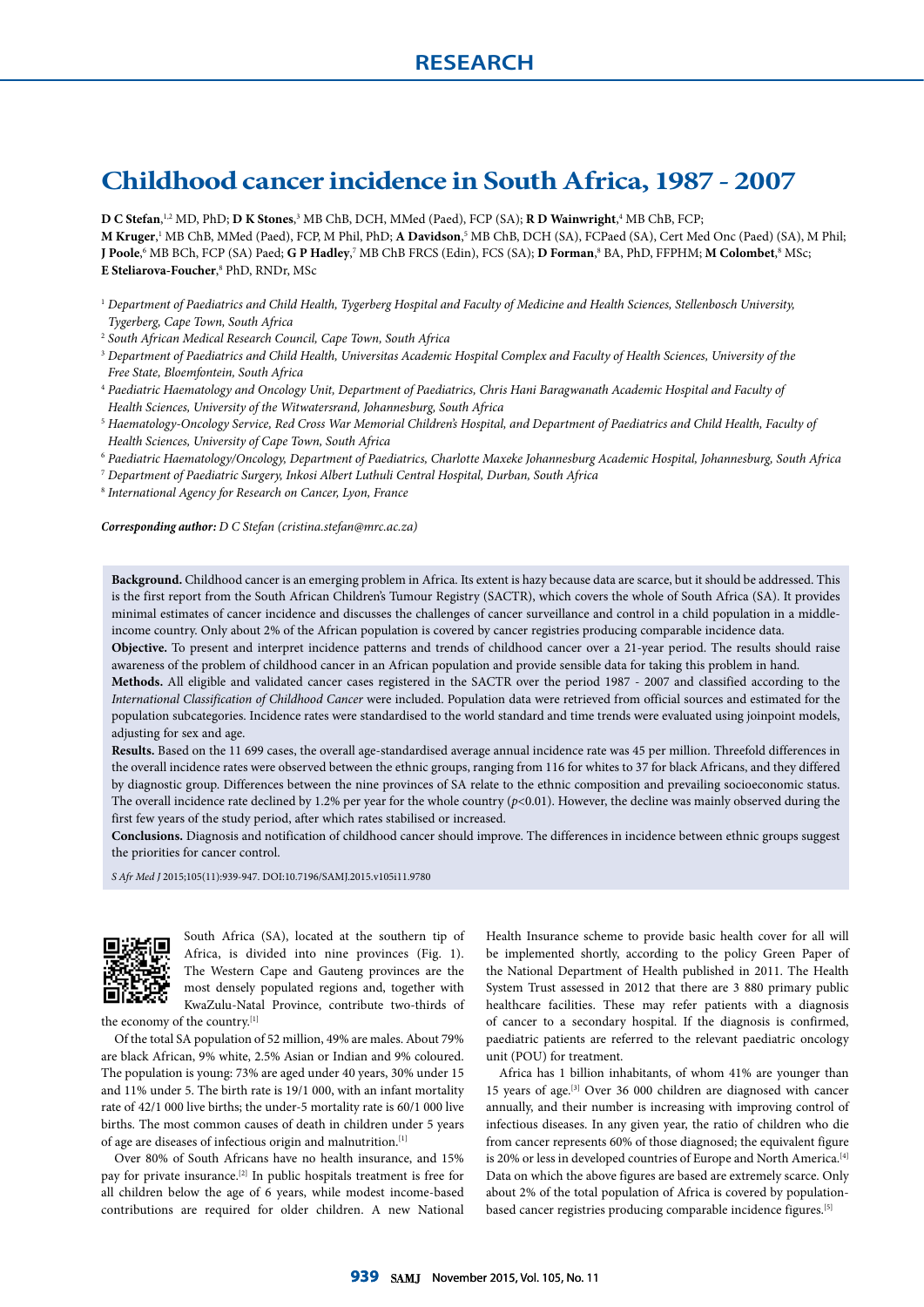## **RESEARCH**



*Fig. 1. Map of SA showing the nine provinces and the location of the nine POUs. (Adapted from Htonl/ CC-BY-SA-3.0 of 25 January 2010, available from http://commons.wikimedia.org/wiki/File:Map\_of\_ South\_Africa\_with\_English\_labels.svg. 1 = Tygerberg Hospital (referral for the Western Cape); 2 = Red Cross War Memorial Children's Hospital (referral for the Western Cape and Eastern Cape); 3 = Universitas/Pelonomi Academic Hospital Complex (referral for the Free State, Northern Cape and parts of the Eastern Cape and North West); 4 = Kalafong Hospital (referral for Northern Gauteng and Mpumalanga); 5 = H F Verwoerd Hospital (referral for Northern Gauteng and Mpumalanga); 6 = Ga-Rankuwa/George Mukhari hospitals (referral for Limpopo); 7 = Chris Hani Baragwanath Hospital (referral for southern Gauteng and North West); 8 = Charlotte Maxeke Hospital (referral for southern Gauteng and North West); 9 = King Edward/Inkosi Albert Luthuli Central Hospital (referral for KwaZulu-Natal and parts of the Eastern Cape.)*

Collection of data on childhood cancers throughout the country was started in 1987 by the South African Children's Cancer Study Group (SACCSG) as a collaboration between the nine referral POUs shown in Fig. 1.

The objective of the South African Children's Tumour Registry (SACTR) is to describe the cancer burden in the national childhood population. In this first report from the SACTR, we aimed to present and interpret incidence patterns and trends of childhood cancer over a 21-year period (1987 - 2007) in this ethnically diverse population. The results should raise awareness of the problem of childhood cancer in an African population and provide sensible data for dealing with this problem.

#### **Methods The South African Children's Tumour Registry**

During 1987 - 2007, the nine POUs (Fig. 1) treated children with cancer and provid-

ed data to the SACTR. More recently, the SACTR data sources have included two new satellite units in the Eastern Cape Province and one in KwaZulu-Natal. Each POU sends its data to the central SACTR office as electronic files or as physical records by registered post. In addition to the POU sites, data also come from several oncologists treating children with cancer in private healthcare institutions and from some private paediatricians.

In the central registry, the relevant information is recorded into the electronic database of a customised CanReg 4 computer program, adapted for childhood cancer by the International Agency for Research on Cancer (IARC). Data are validated in collaboration with the data originators. Duplicate registration is prevented by manual matching of new cases. Relapses are matched with earlier registration of the same patient and flagged. Since 2002, information on tumour site, morphology and behaviour has been coded according to the *International Classification of Diseases* 

*for Oncology*, 3rd edition (ICD-O-3).<sup>[6]</sup> The cases originally coded to the ICD-O-2 $^{[7]}$  were recoded to the ICD-O-3 in agreement with the original medical records. The registry respects confidentiality principles at all times. Identifying information is used for data input, quality control and follow-up. In all reports only grouped data are presented.

#### **Cancer cases**

The SACTR records all malignant tumours, as well as non-malignant central nervous system (CNS) tumours, occurring in children aged under 15 years of age who are resident in SA. Children are considered resident if their parents have been resident for >12 months or if they themselves have lived in SA for at least 6 months, according to the identity documents examined by designated administrative personnel.

Records of all patients registered during the period 1987 - 2007 included identification number, province of residence, gender, age in years, ethnic group, dates of birth and diagnosis, tumour site, histological classification, behaviour and most valid basis of diagnosis. The extracted data were verified in collaboration with the IARC and converted to the *International Classification of Childhood Cancer*, 3rd edition (ICCC-3).[8]

#### **Population data**

Population data were obtained from the United Nations<sup>[9]</sup> and from Statistics South Africa,[1] although these sources did not provide figures for all cross-categories of gender, age, ethnic group and province in each calendar year. We were able to extract 1 201 data cells within the study period and a further 122 from the preceding or succeeding years. We have estimated the missing population figures by linear interpolation or extrapolation of available data, using the relevant gender, age, ethnic and province categories. The derived population estimates are based on the assumptions of linear population growth within the population subcategories over the periods with unavailable data. The estimated population data used for calculating the incidence rates in this study are shown in Table 1.

#### **Analysis of incidence rates**

Incidence rates are expressed as an average annual number of cases per million personyears.[10] The age-standardised average annual incidence rate (ASR) for the age range 0 - 14 years is the weighted average of the age-specific incidence rates using the weights of the world standard population for the age groups 0 - 4, 5 - 9 and 10 - 14 years.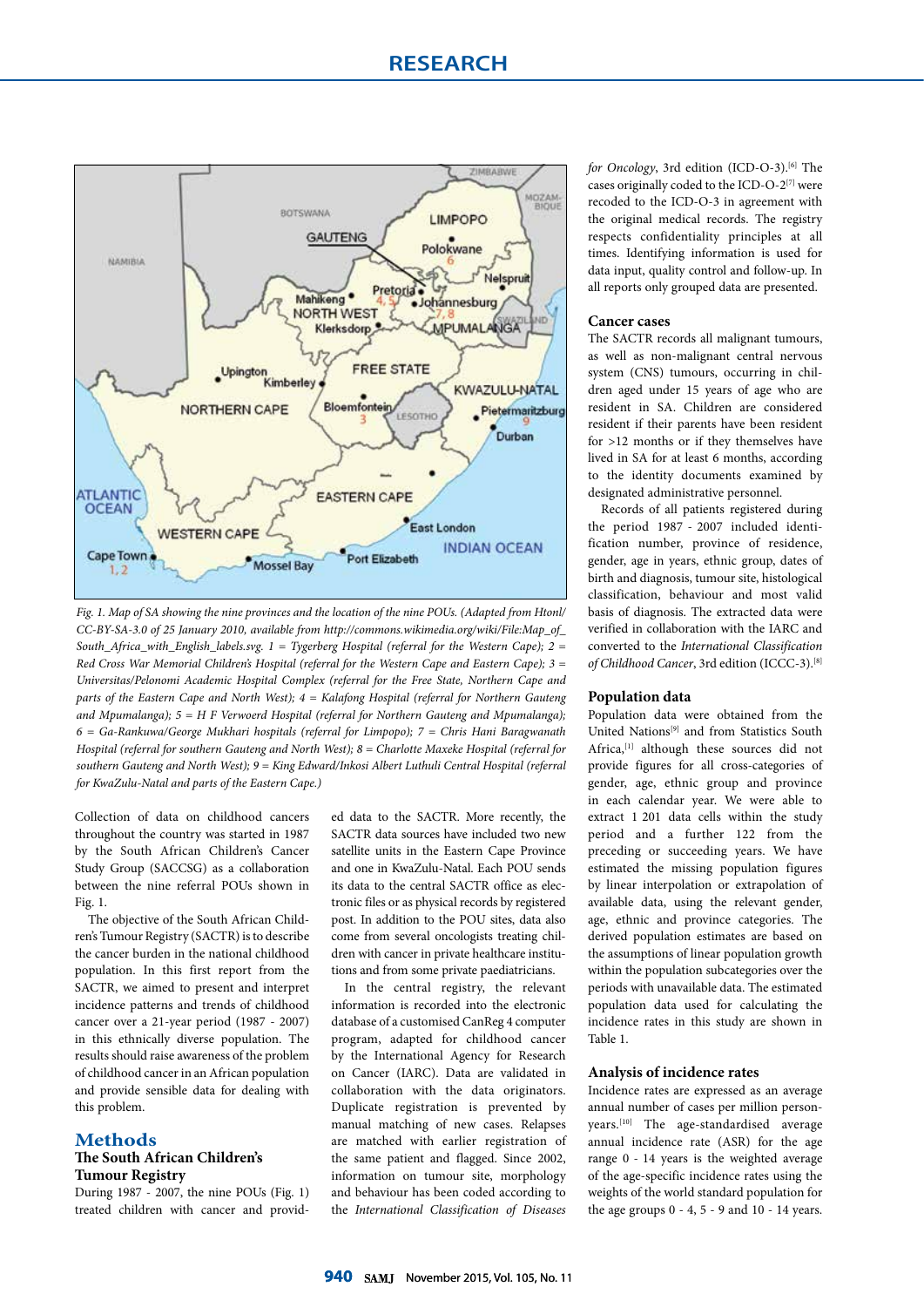**Table 1. Estimated average annual child population of SA in years 1987 - 2007, used for calculation of incidence rates**

|                          |           | Age groups (years), $n$ |               |            |  |  |  |
|--------------------------|-----------|-------------------------|---------------|------------|--|--|--|
|                          | $0 - 4$   | $5 - 9$                 | $10 - 14$     | Total, $N$ |  |  |  |
| Total                    | 4 274 603 | 4 3 1 4 1 4 9           | 4 292 439     | 12 881 191 |  |  |  |
| Gender                   |           |                         |               |            |  |  |  |
| <b>Boys</b>              | 2 142 583 | 2 162 443               | 2 145 146     | 6 450 172  |  |  |  |
| Girls                    | 2 132 020 | 2 151 706               | 2 147 293     | 6 431 019  |  |  |  |
| Ethnic group             |           |                         |               |            |  |  |  |
| Black                    | 3 560 614 | 3 577 436               | 3 5 1 4 5 5 7 | 10 652 607 |  |  |  |
| White                    | 238 403   | 261 288                 | 295 470       | 795 161    |  |  |  |
| Coloured                 | 370 882   | 368 748                 | 370 591       | 1 110 221  |  |  |  |
| Asian, Indian, Pakistani | 77 068    | 82 9 29                 | 90 287        | 250 284    |  |  |  |
| Unknown                  | 27 636    | 23 748                  | 21 534        | 72918      |  |  |  |
| Province                 |           |                         |               |            |  |  |  |
| Limpopo                  | 571 368   | 607 058                 | 595 942       | 1 774 368  |  |  |  |
| North West               | 290 603   | 288 152                 | 281 377       | 860 132    |  |  |  |
| Mpumalanga               | 352 128   | 361 048                 | 357 870       | 1 071 046  |  |  |  |
| Gauteng                  | 706 054   | 633 142                 | 605 502       | 1944 698   |  |  |  |
| <b>Free State</b>        | 239 321   | 255 150                 | 261 922       | 756 393    |  |  |  |
| KwaZulu-Natal            | 945 778   | 953 332                 | 963 744       | 2 862 854  |  |  |  |
| Northern Cape            | 106 282   | 106 617                 | 108 427       | 321 326    |  |  |  |
| Western Cape             | 372 527   | 359 440                 | 359 916       | 1 091 883  |  |  |  |
| Eastern Cape             | 690 542   | 750 210                 | 757 739       | 2 198 491  |  |  |  |
|                          |           |                         |               |            |  |  |  |

The parameters of the incidence trends were estimated using software for analysis of trends using Jointpoint Regression Program 3.5.4 of 2012 developed at the National Cancer Institute, Bethesda, USA. These analyses were based on the crude rate, assuming Poisson variance of counts. The joinpoints were identified using the Hudson method and their optimal number was determined by the permutation test.

#### **Results**

During the period 1987 - 2007, there were 11 712 cancer cases reported to the registry. Thirteen of these were non-malignant tumours in sites other than the CNS and were excluded from the analyses. No second primary tumours were recorded. Overall, 93.7% of cases were microscopically verified and in 0.7% of cases (*n*=77) the basis of the diagnosis was unknown. There were no cases identified from a death certificate only. The date of birth was imprecise in approximately 13% of all cases (day and month missing). There were 301 cases (2.6%) in which the patient was considered too young or too old for the given cancer type. One case of mixed carcinoma of major salivary gland in an infant was checked and confirmed. Less than 4% of cases (*n*=452) were classified into unspecified diagnostic categories. Of the tumours that occurred in the brain, 6.7% (*n*=90 cases) were nonmalignant. Information on laterality was available for 61.2% of retinoblastomas, 56.9% of nephroblastomas and 64.3% of gonadal tumours.

Information on ethnicity was unavailable in 12 cases (0.1%). Of all cases, 67.9% occurred in black African, 15.0% in white, 13.8% in coloured and 3.2% in Asian/Indian children. The overall male/female ratio was 1.3, and varied by ethnic group (Table 3).

Based on the 11 699 cases included in the analyses, the overall ASR was 45.2 per million (Table 2). ASRs differed between the individual diagnostic groups and the ethnic groups (Table 3). The incidence rates were highest among white children in almost all diagnostic groups examined, except retinoblastoma and hepatic tumours (highest in coloured children), germ cell tumours (highest in Asian/Indian children) and Kaposi's sarcoma (highest in black Africans).

The incidence rates differed between the provinces fivefold (data not shown); the highest ASRs per million were seen in the Western Cape (88.4) and Gauteng (81.0). The Western Cape was the province with the

lowest proportion of black African (33%) and the largest proportion of coloured (49%) and white (16%) ethnicity. Gauteng also had a lower proportion of black African (77%) and a larger proportion of white (9%) populations compared with the other provinces. The lowest incidence rates were observed in the Eastern Cape (21.8) and Limpopo provinces (18.4). The overall ASRs were intermediate in the Northern Cape (52.9), Free State (64.3), KwaZulu-Natal (39.0), Mpumalanga (26.0) and North West (26.4) provinces.

A set of graphs (Fig. 2) shows the incidence trends for selected tumour groups. Over the 21-year study period, the overall incidence rate (adjusted for age group and gender) was seen to decline by 1.2% per year for the whole country (*p*<0.01). However, the decline was not homogeneous during the study period. Overall rates decreased markedly between 1987 and 1994 by 8.1% per year (*p*<0.001), and increased thereafter by 1.9% per year (*p*=0.002). Leukaemia dropped by 7.8% per year (*p*<0.001) to 1995 and increased by 1.7% per year (*p*=0.082) thereafter. The incidence of lymphomas decreased by 7% per year (*p*<0.004) until 1995 and then increased by 2.7% per year (*p*=0.03). The dramatic decline in the incidence of CNS tumours (–28.3; *p*=0.037) was reversed from 1990, with a sustained increase of 4.7% per year (*p*<0.001).

#### **Discussion**

This is the first report of the SACTR, a member of the African Network of Cancer Registries (http://afcrn.org/) since its creation in January 2011. Compared with Globocan 2012,<sup>[4]</sup> where the estimated incidence of all paediatric cancers (0 - 14 years) in Africa is 96 and 73 per million for boys and girls, respectively, the rates we observed are much lower. It should, however, be noted that the Globocan estimates are largely based on data from regional cancer registries, most of them urban, and they may therefore overestimate the national cancer incidence. The rural areas show lower rates.<sup>[11]</sup>

The observed overall ASR of 36.3 per million for black Africans is nevertheless low in comparison with the rates reported from Malawi (220 per million for males), Uganda (140 per million for females) or Zimbabwe $[10]$  (Table 4). The lack of cases pertains predominantly to lymphomas, CNS tumours, retinoblastomas, bone tumours, carcinomas and possibly Kaposi's sarcomas. Burkitt's lymphoma is the most common childhood cancer in holoendemic malaria regions in Africa, with a strong association with both intense malaria infection and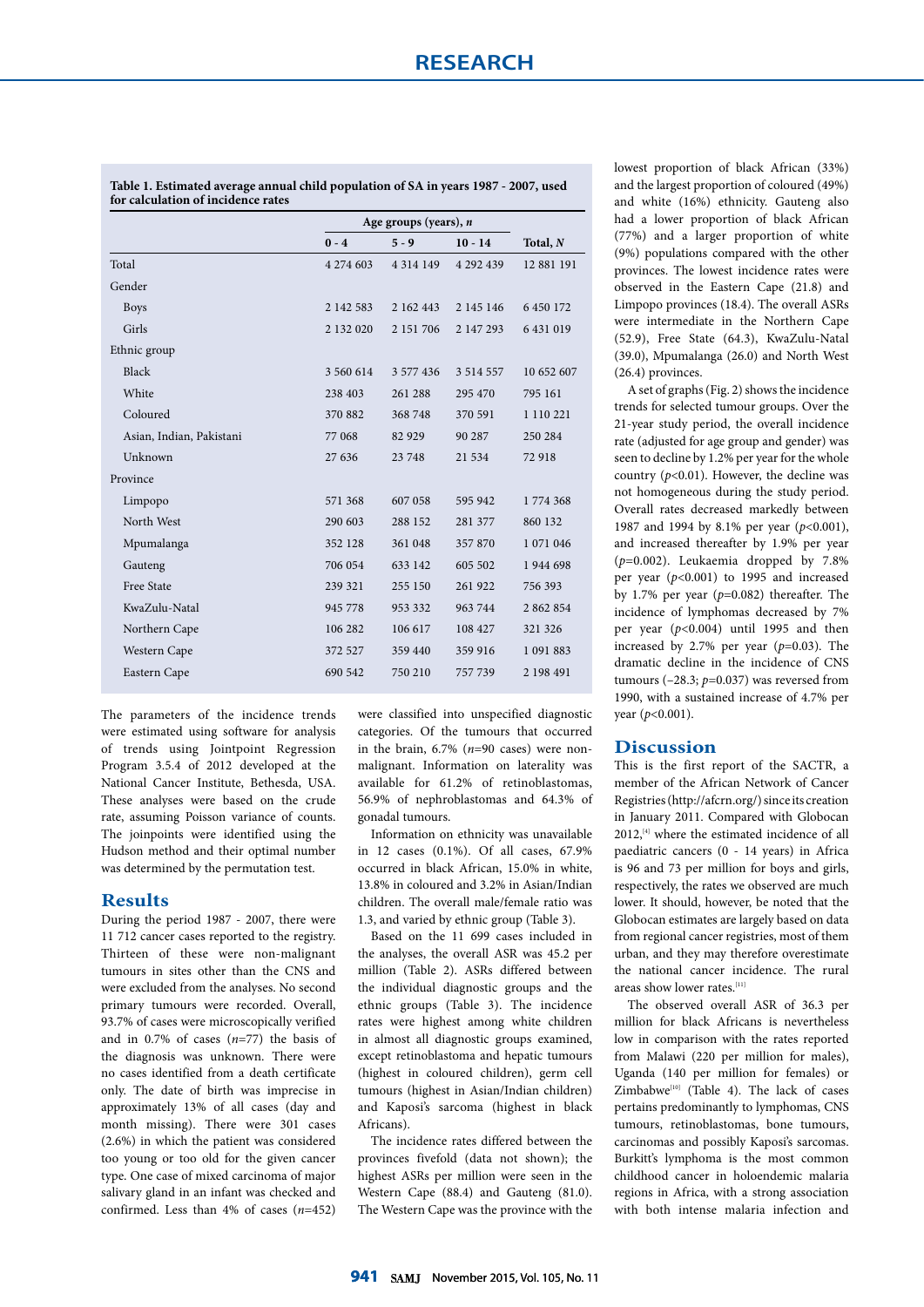|             |                                                           |                  |                          | Age-specific rate |           |               |            |         |             | <b>ASR</b> |                  |           |
|-------------|-----------------------------------------------------------|------------------|--------------------------|-------------------|-----------|---------------|------------|---------|-------------|------------|------------------|-----------|
|             | Diagnostic group                                          | $\boldsymbol{n}$ | $0 - 4$                  | $5 - 9$           | $10 - 14$ | Crude<br>rate | <b>ASR</b> | M/F     | <b>Boys</b> | Girls      | Cum. rate        | MV, %     |
| I           | Leukaemia                                                 | 3 1 1 3          | 15.5                     | 11.3              | 7.7       | 11.5          | 11.9       | 1.3     | 13.5        | 10.3       | 173              | 100.0     |
| Ia          | Lymphoid leukaemias                                       | 2 0 8 1          | 11.1                     | 7.7               | 4.4       | 7.7           | 8.0        | 1.4     | 9.4         | 6.7        | 115              | 100.0     |
| Ib          | Acute myeloid                                             | 862              | 3.8                      | 3.1               | 2.7       | 3.2           | 3.2        | 1.2     | 3.5         | 3.0        | 48               | 100.0     |
|             | leukaemias                                                |                  |                          |                   |           |               |            |         |             |            |                  |           |
| Ic          | Chronic<br>myeloproliferative<br>diseases                 | 119              | 0.4                      | 0.4               | 0.5       | 0.4           | 0.4        | 1.0     | 0.4         | 0.4        | $\boldsymbol{7}$ | 100.0     |
| Id          | MDS and other<br>diseases                                 | 18               | 0.2                      | 0.0               | 0.0       | 0.1           | 0.1        | 1.6     | 0.1         | 0.1        | $\mathbf{1}$     | 100.0     |
| Ie          | Unspecified<br>leukaemias                                 | 33               | 0.2                      | 0.2               | 0.0       | 0.1           | 0.1        | 2.0     | 0.2         | 0.1        | $\overline{2}$   | 100,0     |
| $\rm II$    | Lymphomas and<br>related neoplasms                        | 1595             | 4.9                      | 7.4               | 5.4       | 5.9           | 5.8        | 2.2     | 8.0         | 3.6        | 88               | 99.9      |
| IIa         | Hodgkin's<br>lymphomas                                    | 612              | 1.0                      | 3.2               | 2.6       | 2.3           | 2.2        | 2.9     | 3.2         | 1.1        | 34               | 99.8      |
| IIb         | Non-Hodgkin's<br>lymphomas (except<br>Burkitt's lymphoma) | 563              | 1.6                      | 2.5               | 2.1       | 2.1           | 2.0        | 1.7     | 2.6         | 1.5        | 31               | 99.8      |
| IIc         | Burkitt's lymphoma                                        | 378              | 2.0                      | 1.6               | 0.6       | 1.4           | 1.5        | 2.4     | 2.1         | 0.9        | 21               | 100.0     |
| IId         | Miscellaneous<br>lymphoreticular<br>neoplasms             | 29               | 0.3                      | 0.0               | 0.0       | 0.1           | 0.1        | 0.9     | 0.1         | 0.1        | $\overline{2}$   | 100.0     |
| <b>IIe</b>  | Unspecified<br>lymphomas                                  | 13               | 0.0                      | 0.1               | 0.0       | 0.0           | 0.0        | 3.3     | 0.1         | 0.0        | $\mathbf{1}$     | 100.0     |
| III         | CNS neoplasms                                             | 1 3 3 4          | 5.9                      | 6.0               | 3.0       | 4.9           | 5.1        | 1.1     | 5.4         | 4.8        | 74               | 73.8      |
| IIIa        | Ependymomas<br>and choroid plexus<br>tumours              | 110              | 0.7                      | 0.4               | 0.2       | 0.4           | 0.4        | 1.2     | 0.5         | 0.4        | 6                | 100.0     |
| IIIb        | Astrocytomas                                              | 352              | 1.5                      | 1.6               | 0.9       | 1.3           | 1.3        | 1.1     | 1.4         | 1.3        | 20               | 99.1      |
| <b>IIIc</b> | CNS embryonal<br>tumours                                  | 323              | 1.7                      | 1.1               | 0.7       | 1.2           | 1.2        | 1.4     | 1.4         | 1.1        | 18               | 100.0     |
| IIId        | Other gliomas                                             | 272              | 1.1                      | 1.5               | 0.4       | 1.0           | 1.0        | 0.9     | 1.0         | 1.1        | 15               | 51.8      |
| IIIe        | Other specified CNS<br>neoplasms                          | 62               | $0.1\,$                  | 0.3               | $0.3\,$   | $0.2\,$       | 0.2        | $0.8\,$ | 0.2         | 0.3        | $\mathfrak{Z}$   | 98.4      |
| $\rm IIIf$  | Unspecified CNS<br>neoplasms                              | 215              | $0.8\,$                  | 1.0               | $0.5\,$   | 0.8           | 0.8        | 1.3     | 0.9         | $0.7\,$    | 12               | 0.0       |
| ${\rm IV}$  | Neuroblastoma                                             | 748              | 6.3                      | 1.3               | $0.6\,$   | 2.8           | 3.1        | 1.3     | 3.4         | 2.7        | $42\,$           | 94.3      |
| IVa         | Neuroblastoma and<br>ganglioneuroblastoma                 | 740              | 6.3                      | 1.3               | $0.6\,$   | 2.7           | 3.0        | 1.3     | 3.4         | 2.7        | 41               | 94.2      |
| <b>IVb</b>  | Other peripheral<br>nervous cell tumours                  | $\,8\,$          | $\sim$                   | 0.0               | $0.1\,$   | $0.0\,$       | 0.0        | $1.7\,$ | 0.0         | $0.0\,$    | $\boldsymbol{0}$ | 100.0     |
| $\mathbf V$ | Retinoblastoma                                            | 779              | 7.8                      | 0.8               | 0.1       | 2.9           | 3.3        | 1.2     | 3.5         | 3.1        | $43\,$           | 84.5      |
| VI          | Renal tumours                                             | 1 5 6 8          | 12.6                     | 3.9               | 1.0       | 5.8           | 6.4        | $1.0\,$ | 6.5         | 6.3        | $87\,$           | 96.0      |
| VIa         | Nephroblastoma and<br>other tumours                       | 1 5 5 7          | 12.5                     | 3.8               | $0.9\,$   | 5.8           | 6.4        | 1.0     | 6.4         | 6.3        | 87               | 96.0      |
| VIb         | Renal carcinomas                                          | 11               | 0.0                      | 0.1               | 0.0       | 0.0           | 0.0        | $0.6\,$ | 0.0         | $0.0\,$    | $\mathbf{1}$     | 100.0     |
| VIc         | Unspecified<br>malignant renal<br>tumours                 | $\boldsymbol{0}$ | $\overline{\phantom{a}}$ |                   |           |               |            |         |             |            |                  |           |
| VII         | Hepatic tumours                                           | 240              | 1.6                      | $0.4\,$           | 0.6       | 0.9           | 0.9        | 1.5     | 1.1         | 0.8        | 13               | 92.9      |
| VIIa        | Hepatoblastoma                                            | 152              | $1.5\,$                  | 0.1               | 0.1       | 0.6           | 0.6        | $1.5\,$ | 0.8         | 0.5        | $\,8\,$          | 100.0     |
| <b>VIIb</b> | Hepatic carcinomas                                        | 75               | 0.1                      | 0.3               | 0.5       | 0.3           | 0.3        | $1.5\,$ | 0.3         | 0.2        | $\,4$            | 93.3      |
|             |                                                           |                  |                          |                   |           |               |            |         |             |            |                  | Continued |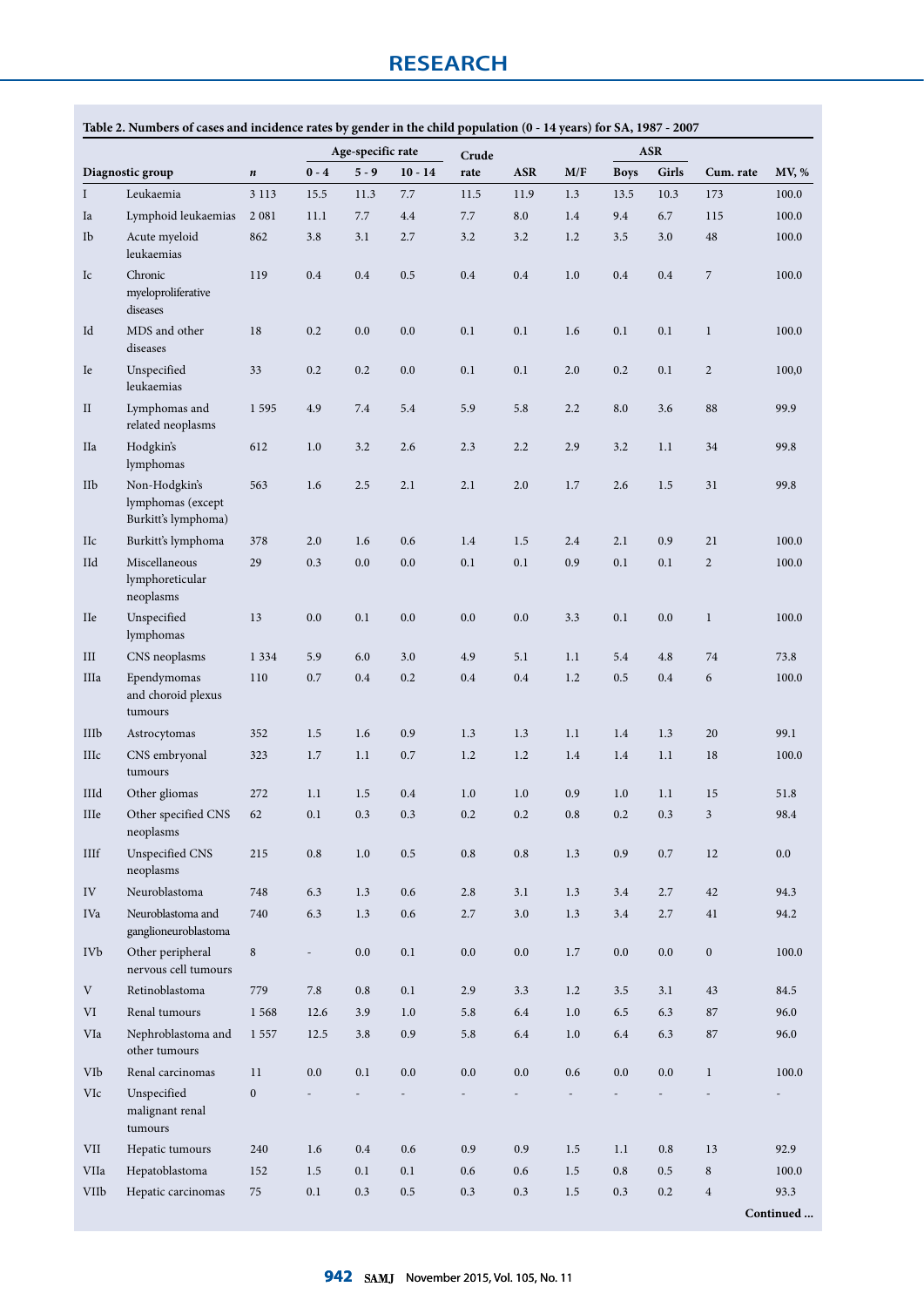|              |                                                                                                                                                         |                  |         | Age-specific rate        |                | Crude     |            |           |             | <b>ASR</b> |                  |       |
|--------------|---------------------------------------------------------------------------------------------------------------------------------------------------------|------------------|---------|--------------------------|----------------|-----------|------------|-----------|-------------|------------|------------------|-------|
|              | Diagnostic group                                                                                                                                        | $\boldsymbol{n}$ | $0 - 4$ | $5 - 9$                  | $10 - 14$      | rate      | <b>ASR</b> | M/F       | <b>Boys</b> | Girls      | Cum. rate        | MV, % |
| VIIc         | Unspecified malignant<br>hepatic tumours                                                                                                                | 13               | 0.0     | 0.1                      | 0.0            | 0.0       | 0.0        | 0.9       | 0.0         | 0.1        | $\mathbf{1}$     | 7.7   |
| <b>VIII</b>  | Malignant bone<br>tumours                                                                                                                               | 473              | 0.5     | 1.5                      | 3.2            | 1.7       | 1.6        | 1.1       | 1.7         | 1.6        | 26               | 99.2  |
| VIIIa        | Osteosarcomas                                                                                                                                           | 359              | 0.3     | 1.1                      | 2.7            | 1.3       | 1.2        | 1.0       | 1.2         | 1.2        | 20               | 100.0 |
| <b>VIIIb</b> | Chondrosarcomas                                                                                                                                         | $\overline{3}$   | $\sim$  | $\sim$                   | 0.0            | 0.0       | 0.0        | 0.0       | $\sim$      | 0.0        | $\overline{0}$   | 100.0 |
| VIIIc        | Ewing tumour and<br>sarcomas of bone                                                                                                                    | 100              | 0.3     | 0.4                      | 0.4            | 0.4       | 0.4        | 1.2       | 0.4         | 0.3        | 6                | 100.0 |
| VIIId        | Other specified bone<br>tumours                                                                                                                         | $\mathfrak{Z}$   | 0.0     | 0.0                      | $\overline{a}$ | 0.0       | 0.0        | 2.0       | 0.0         | 0.0        | $\boldsymbol{0}$ | 100.0 |
| <b>VIIIe</b> | Unspecified<br>malignant bone<br>tumours                                                                                                                | $\,$ 8 $\,$      |         | 0.0                      | 0.1            | 0.0       | 0.0        | 1.7       | 0.0         | 0.0        | $\boldsymbol{0}$ | 50.0  |
| IX           | Soft-tissue sarcomas                                                                                                                                    | 1 0 8 7          | 5.7     | 3.7                      | 2.7            | 4.0       | 4.2        | 1.5       | 4.9         | 3.4        | 60               | 96.7  |
| IXa          | Rhabdomyosarcomas                                                                                                                                       | 711              | 4.1     | 2.3                      | 1.4            | 2.6       | 2.8        | 1.4       | 3.2         | 2.4        | 39               | 100.0 |
| IXb          | Fibrosarcomas                                                                                                                                           | 70               | 0.4     | 0.1                      | 0.2            | 0.3       | 0.3        | 1.3       | 0.3         | 0.2        | $\overline{4}$   | 100.0 |
| IXc          | Kaposi's sarcoma                                                                                                                                        | 147              | 0.6     | 0.8                      | 0.2            | 0.5       | 0.6        | 2.1       | 0.8         | 0.4        | 8                | 76.2  |
| IXd          | Other specified soft-<br>tissue sarcomas                                                                                                                | 102              | 0.3     | 0.3                      | 0.5            | 0.4       | 0.4        | 1.2       | 0.4         | 0.3        | 6                | 100.0 |
| IXe          | Unspecified soft-<br>tissue sarcomas                                                                                                                    | 57               | 0.2     | 0.2                      | 0.2            | 0.2       | 0.2        | 1.7       | 0.3         | 0.2        | 3                | 98.2  |
| Χ            | Germ cell tumours                                                                                                                                       | 436              | 2.8     | 1.0                      | 1.1            | 1.6       | 1.7        | 0.5       | 1.1         | 2.3        | 24               | 99.1  |
| Xa           | CNS germ cell<br>tumours                                                                                                                                | 13               | 0.0     | 0.0                      | 0.1            | 0.0       | 0.0        | 1.6       | 0.1         | 0.0        | $\mathbf{1}$     | 100.0 |
| Xb           | Other extragonadal<br>germ cell tumours                                                                                                                 | 297              | 2.3     | 0.6                      | 0.5            | 1.1       | 1.2        | 0.4       | 0.7         | 1.7        | 17               | 100.0 |
| Xc           | Malignant gonadal<br>germ cell tumours                                                                                                                  | 111              | 0.4     | 0.4                      | 0.4            | 0.4       | 0.4        | 0.5       | 0.3         | 0.5        | 6                | 99.1  |
| Xd           | Gonadal carcinomas                                                                                                                                      | $\overline{4}$   | 0.0     | $\overline{\phantom{a}}$ | 0.0            | 0.0       | 0.0        | 1.0       | 0.0         | 0.0        | $\boldsymbol{0}$ | 100.0 |
| Xe           | Other, unspecified<br>gonadal tumours                                                                                                                   | 11               | 0.1     | $\overline{\phantom{a}}$ | 0.1            | 0.0       | 0.0        | 0.1       | 0.0         | 0.1        | $\mathbf{1}$     | 72.7  |
| XI           | Carcinomas and<br>melanomas                                                                                                                             | 223              | 0.6     | 0.6                      | 1.3            | 0.8       | 0.8        | 1.0       | 0.8         | 0.8        | 12               | 97.3  |
| XIa          | Adrenocortical<br>carcinomas                                                                                                                            | 18               | 0.2     | 0.0                      | 0.0            | $0.1\,$   | 0.1        | 0.8       | $0.1\,$     | $0.1\,$    | $\mathbf{1}$     | 94.4  |
| XIb          | Thyroid carcinomas                                                                                                                                      | 20               | $0.0\,$ | $0.1\,$                  | 0.1            | 0.1       | 0.1        | $\rm 0.8$ | $0.1\,$     | 0.1        | $\mathbf{1}$     | 100.0 |
| XIc          | Nasopharyngeal<br>carcinomas                                                                                                                            | 51               | 0.0     | 0.1                      | 0.4            | 0.2       | 0.2        | 1.3       | 0.2         | 0.2        | 3                | 100.0 |
| XId          | Malignant<br>melanomas                                                                                                                                  | 29               | $0.1\,$ | $0.1\,$                  | $0.1\,$        | $0.1\,$   | 0.1        | $0.6\,$   | $0.1\,$     | 0.1        | $\overline{c}$   | 86.2  |
| XIe          | Skin carcinomas                                                                                                                                         | $27\,$           | 0.1     | 0.1                      | 0.1            | 0.1       | 0.1        | 2.0       | 0.1         | 0.1        | $\mathbf{1}$     | 96.3  |
| XIf          | Other and<br>unspecified<br>carcinomas                                                                                                                  | 78               | 0.1     | $0.2\,$                  | $0.5\,$        | 0.3       | 0.3        | 0.9       | 0.3         | $0.3\,$    | $\overline{4}$   | 100.0 |
| XII          | Other and<br>unspecified<br>neoplasms                                                                                                                   | 103              | 0.6     | $0.3\,$                  | 0.2            | $\rm 0.4$ | $0.4\,$    | 0.9       | 0.4         | $0.4\,$    | 6                | 12.6  |
| XIIa         | Other specified<br>malignant tumours                                                                                                                    | 12               | 0.1     | 0.0                      | 0.0            | 0.0       | 0.0        | $0.5\,$   | 0.0         | 0.1        | $\mathbf{1}$     | 100.0 |
| XIIb         | Other unspecified<br>malignant tumours                                                                                                                  | 91               | 0.5     | 0.3                      | 0.2            | 0.3       | $0.4\,$    | $1.0\,$   | 0.4         | 0.3        | 5                | 1.1   |
| Total        |                                                                                                                                                         | 11 699           | 64.8    | 38.1                     | 26.9           | 43.2      | 45.2       | 1.3       | 50.4        | 40.0       | 649              | 93.7  |
|              | ASR = age-standardised rate (all rates are expressed per million); M/F = male/female ratio; Cum. rate = cumulative rate; MV = microscopic verification. |                  |         |                          |                |           |            |           |             |            |                  |       |

### **Table 2. (continued) Numbers of cases and incidence rates by gender in the child population (0 - 14 years) for SA, 1987 - 2007**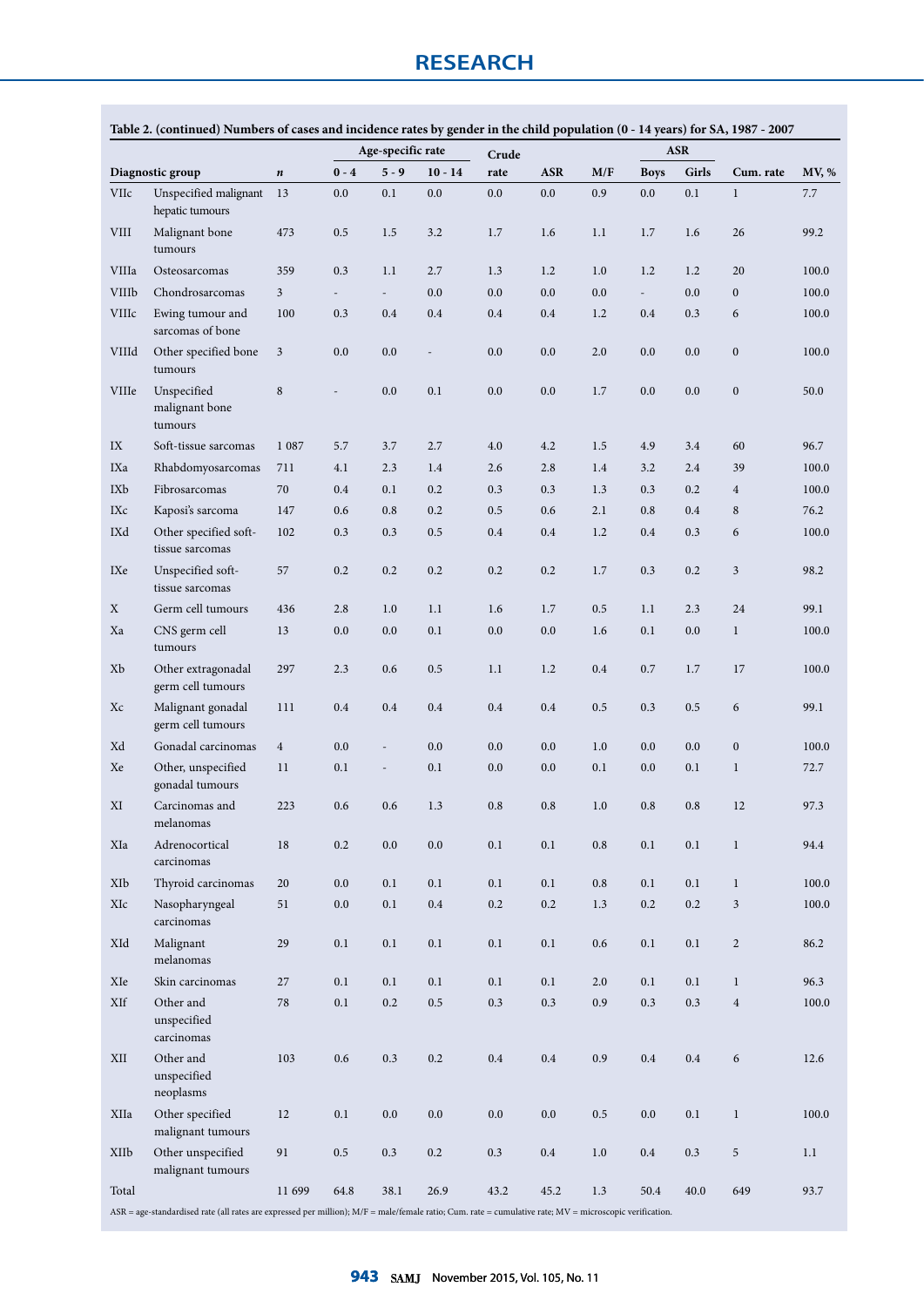| rable 5. Cancer incluence in the childhood population (age 0 - 14 years) for 5A, 1967 - 2007, according to ethnic group |           |              |     |                |            | Ethnic group |                |            |                         |                  |                          |                          |  |  |  |  |  |  |
|-------------------------------------------------------------------------------------------------------------------------|-----------|--------------|-----|----------------|------------|--------------|----------------|------------|-------------------------|------------------|--------------------------|--------------------------|--|--|--|--|--|--|
|                                                                                                                         |           | <b>Black</b> |     |                | White      |              |                | Coloured   |                         | Asian            |                          |                          |  |  |  |  |  |  |
| Diagnostic group                                                                                                        | $\pmb{n}$ | <b>ASR</b>   | M/F | $\pmb{n}$      | <b>ASR</b> | M/F          | $\pmb{n}$      | <b>ASR</b> | $\mathbf{M}/\mathbf{F}$ | $\pmb{n}$        | <b>ASR</b>               | M/F                      |  |  |  |  |  |  |
| Ι                                                                                                                       | 1820      | 8.2          | 1.4 | 643            | 43.4       | 1.2          | 493            | 22.1       | $1.2\,$                 | 153              | 33.1                     | 1.6                      |  |  |  |  |  |  |
| Ia                                                                                                                      | 1 0 7 2   | 4.9          | 1.5 | 520            | 35.3       | 1.2          | 357            | 16.1       | 1.4                     | 128              | 27.8                     | 1.5                      |  |  |  |  |  |  |
| Ib                                                                                                                      | 623       | 2.8          | 1.3 | 98             | 6.5        | 0.9          | 117            | 5.1        | $0.8\,$                 | 24               | 5.0                      | $2.4\,$                  |  |  |  |  |  |  |
| $\rm II$                                                                                                                | 1 0 9 5   | 4.9          | 2.3 | 231            | 13.5       | 2.0          | 225            | 9.5        | 2.5                     | 43               | 8.3                      | $1.5\,$                  |  |  |  |  |  |  |
| <b>IIa</b>                                                                                                              | 426       | 1.8          | 3.5 | 74             | 4.1        | 1.7          | 91             | 3.7        | 2.6                     | 21               | 3.9                      | 1.3                      |  |  |  |  |  |  |
| IIb, d, e                                                                                                               | 240       | 1.1          | 2.3 | 59             | 3.6        | 2.5          | 71             | 3.2        | 2.9                     | $\overline{7}$   | 1.5                      | $2.5\,$                  |  |  |  |  |  |  |
| IIc                                                                                                                     | 429       | 1.9          | 1.6 | 98             | 5.8        | 1.9          | 63             | 2.6        | $2.0\,$                 | 15               | 2.9                      | 1.5                      |  |  |  |  |  |  |
| III                                                                                                                     | 786       | 3.6          | 1.1 | 251            | 16.1       | 1.4          | 266            | 11.6       | $1.2\,$                 | 31               | 6.2                      | 0.6                      |  |  |  |  |  |  |
| IIIa                                                                                                                    | 63        | 0.3          | 1.1 | 25             | 1.7        | 1.5          | 20             | 0.9        | 1.5                     | $\sqrt{2}$       | 0.5                      | 0.0                      |  |  |  |  |  |  |
| IIIb                                                                                                                    | 182       | 0.8          | 1.0 | 79             | 5.0        | 1.3          | 82             | 3.5        | 1.2                     | $\boldsymbol{9}$ | 1.9                      | 0.8                      |  |  |  |  |  |  |
| IIIc                                                                                                                    | 170       | 0.8          | 1.5 | 73             | 4.7        | 1.7          | 72             | 3.2        | 0.9                     | $\,$ 8 $\,$      | 1.5                      | 0.3                      |  |  |  |  |  |  |
| IIId                                                                                                                    | 178       | $0.8\,$      | 0.8 | 44             | 2.9        | 1.3          | 44             | 1.9        | 1.3                     | 6                | 1.2                      | 0.5                      |  |  |  |  |  |  |
| $\rm IIIe$                                                                                                              | 43        | 0.2          | 0.7 | $\,8\,$        | 0.5        | 0.6          | $\,8\,$        | 0.3        | $1.7\,$                 | $\mathfrak z$    | 0.5                      | $0.5\,$                  |  |  |  |  |  |  |
| $\rm IIIf$                                                                                                              | 150       | 0.7          | 1.3 | 22             | 1.4        | 1.4          | 40             | 1.7        | $1.4\,$                 | $\mathfrak z$    | 0.6                      | $2.0\,$                  |  |  |  |  |  |  |
| IVa                                                                                                                     | 444       | 2.2          | 1.3 | 156            | 11.3       | 1.3          | 112            | 5.4        | 1.3                     | 26               | 5.9                      | 1.2                      |  |  |  |  |  |  |
| V                                                                                                                       | 664       | 3.4          | 1.2 | 37             | 2.8        | 1.1          | 67             | 3.3        | 0.7                     | 11               | 2.6                      | 1.2                      |  |  |  |  |  |  |
| VIa                                                                                                                     | 1 2 5 6   | 6.2          | 1.1 | 126            | 9.2        | 0.7          | 143            | 6.8        | 0.9                     | 30               | 6.8                      | $1.1\,$                  |  |  |  |  |  |  |
| <b>VII</b>                                                                                                              | 160       | 0.7          | 1.6 | 25             | 1.7        | 1.1          | 49             | 2.3        | $1.4\,$                 | $\sqrt{5}$       | 1.2                      | 1.5                      |  |  |  |  |  |  |
| VIIa                                                                                                                    | 90        | 0.4          | 1.4 | 16             | 1.2        | 2.2          | 40             | 2.0        | 1.9                     | $\mathbf 5$      | 1.2                      | 1.5                      |  |  |  |  |  |  |
| <b>VIIb</b>                                                                                                             | 60        | 0.2          | 2.0 | 6              | 0.3        | 0.5          | 9              | 0.4        | 0.5                     | $\boldsymbol{0}$ | $\overline{\phantom{a}}$ | $\overline{\phantom{a}}$ |  |  |  |  |  |  |
| ${\rm VIII}$                                                                                                            | 310       | 1.3          | 1.1 | 88             | 4.8        | 1.1          | 57             | 2.2        | $\rm 0.8$               | 17               | 2.9                      | 0.9                      |  |  |  |  |  |  |
| VIIIa                                                                                                                   | 260       | 1.1          | 1.1 | 47             | 2.5        | 1.1          | 44             | 1.7        | $0.8\,$                 | $\,$ 8 $\,$      | 1.3                      | 0.3                      |  |  |  |  |  |  |
| VIIIc                                                                                                                   | 39        | 0.2          | 1.4 | 41             | 2.3        | 1.1          | 11             | 0.4        | 0.8                     | $\,$ 8 $\,$      | 1.4                      | $1.7\,$                  |  |  |  |  |  |  |
| IX                                                                                                                      | 861       | 4.0          | 1.4 | 98             | 6.5        | 1.5          | 97             | 4.3        | $1.3$                   | 30               | 6.6                      | 3.3                      |  |  |  |  |  |  |
| IXa                                                                                                                     | 560       | 2.6          | 1.3 | 66             | 4.4        | 1.8          | 60             | 2.7        | 1.4                     | 24               | 5.4                      | 3.0                      |  |  |  |  |  |  |
| IXb                                                                                                                     | 52        | 0.2          | 1.4 | 10             | 0.7        | 0.7          | $\,$ 8 $\,$    | 0.4        | 3.0                     | $\boldsymbol{0}$ | $\overline{a}$           |                          |  |  |  |  |  |  |
| $\operatorname{IXc}$                                                                                                    | 140       | 0.6          | 2.2 | $\mathbf{1}$   | 0.1        | ÷,           | 5              | 0.2        | $0.7\,$                 | $\mathbf{1}$     | 0.2                      |                          |  |  |  |  |  |  |
| IXd                                                                                                                     | 68        | 0.3          | 1.1 | 15             | 0.8        | 1.5          | 14             | 0.6        | $\rm 0.8$               | $\mathbf 5$      | 1.0                      | 4.0                      |  |  |  |  |  |  |
| IXe                                                                                                                     | 41        | 0.2          | 2.2 | 6              | 0.4        | 1.0          | 10             | 0.4        | $1.0\,$                 | $\boldsymbol{0}$ | $\overline{\phantom{a}}$ | $\overline{\phantom{a}}$ |  |  |  |  |  |  |
| X                                                                                                                       | 298       | 1.4          | 0.4 | 56             | 3.6        | 0.8          | 59             | 2.7        | 0.4                     | 23               | 5.1                      | 1.9                      |  |  |  |  |  |  |
| Xb                                                                                                                      | 219       | 1.1          | 0.4 | 28             | 1.9        | 0.5          | 37             | 1.8        | 0.3                     | 13               | 3.0                      | 1.6                      |  |  |  |  |  |  |
| Xc                                                                                                                      | 69        | 0.3          | 0.4 | 18             | 1.2        | 1.0          | 16             | 0.7        | 0.3                     | $\,8\,$          | 1.7                      | 3.0                      |  |  |  |  |  |  |
| XI                                                                                                                      | 152       | 0.6          | 1.1 | 40             | 2.2        | 0.6          | 27             | 1.1        | 1.5                     | $\overline{4}$   | 0.8                      | 0.3                      |  |  |  |  |  |  |
| XIc                                                                                                                     | 38        | 0.2          | 1.9 | 5              | 0.3        | 0.3          | $\,$ 8 $\,$    | 0.3        | 0.6                     | $\boldsymbol{0}$ | $\sim$                   | $\sim$                   |  |  |  |  |  |  |
| XIf                                                                                                                     | 62        | 0.3          | 0.9 | $\overline{7}$ | 0.4        | 0.4          | $\overline{7}$ | 0.3        | 6.0                     | $\overline{c}$   | 0.4                      | 0.0                      |  |  |  |  |  |  |
| XII                                                                                                                     | 84        | $0.4\,$      | 1.1 | 6              | 0.4        | 0.2          | 13             | 0.6        | 0.6                     | $\boldsymbol{0}$ | $\overline{\phantom{a}}$ | $\overline{\phantom{a}}$ |  |  |  |  |  |  |
| Total                                                                                                                   | 7942      | 36.9         | 1.3 | 1758           | 115.8 1.2  |              | 1614           | 72.2       | 1.2                     | 373              | 79.5                     | 1.4                      |  |  |  |  |  |  |
| $ASR = age-standardised rate per million; M/F = male/female ratio.$                                                     |           |              |     |                |            |              |                |            |                         |                  |                          |                          |  |  |  |  |  |  |

**Table 3. Cancer incidence in the childhood population (age 0 - 14 years) for SA, 1987 - 2007, according to ethnic group**

Epstein-Barr virus.[12,13] In SA, malaria is present only in very small areas and Burkitt's lymphoma is sporadic. In sub-Saharan Africa, with a high prevalence of HIV, the incidence of Kaposi's sarcoma in children has increased considerably over the past 30 years. However, even if the prevalence of HIV in SA  $(17.9\%)^{[14]}$  is higher than in Uganda  $(7.2\%)^{[10]}$  or Zambia (12.7%),<sup>[15]</sup> the incidence rates of Kaposi's sarcoma in SA are much lower than in other southern African countries.<sup>[11]</sup> This may be explained by the comparatively low rates of endemic Kaposi's sarcoma in SA<sup>[16]</sup> and the lower prevalence of human herpesvirus infection in SA than, for example, in Uganda.[17]

The overall incidence rates for the white population (ASR 116.2 per million) are rather low, but comparable with rates observed in the 1980s in some populations of South America (ASR 118 - 136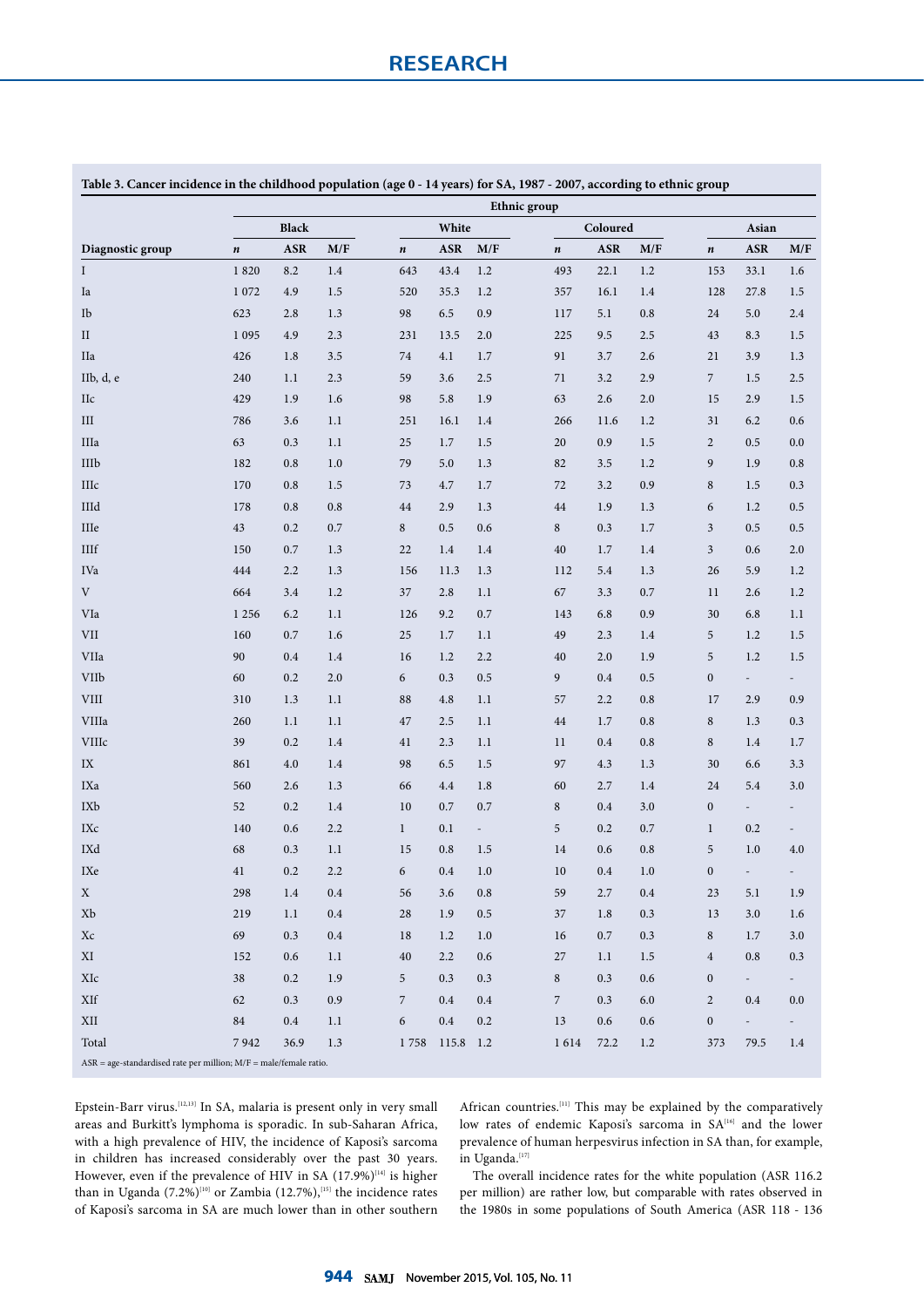

*Fig. 2. Time trends of childhood cancer incidence (age 0 - 14 years) in SA.*

per million) and Eastern Europe (ASR ~125 per million).<sup>[10]</sup> The higher incidence rates in the white compared with the black African population may be explained by a better rate of diagnosis and access to tertiary healthcare treatment in a POU. The cultural background and genetic factors may also be relevant, as the higher incidence rates in the white population, compared with the black, are also observed in the USA.<sup>[10]</sup> Our rates for the Asian/Indian ethnic group (ASR 79 per million) are at the lower end of the ASR range observed in India and the developing countries of South-East Asia in the 1980s or early 1990s (74 - 110 per million).<sup>[10]</sup> As black African children constitute two-thirds of the total dataset, their very low registration rates impact heavily on the national incidence estimates.

The low incidence rates may be partly explained by underdiagnosing, misdiagnosing or under-reporting. The diagnosis of many tumours, in particular those of the CNS, may be delayed as the appropriate technology required to confirm the diagnosis is not always available.<sup>[18]</sup> In many rural areas there is also cultural pressure that traditional healers should be consulted before modern medical services are accessed. All these obstacles lead to children dying without a proper diagnosis, referral and treatment. For the majority of SA citizens, the public health system is the only means to access the POUs. Once the diagnosis has been suspected or confirmed, patients are likely to be referred to and registered by a POU.

It is possible that some cases are diagnosed but not registered. The lack of medical services in some provinces impacts on both access to care and the likelihood of being diagnosed and registered. Although under-registration should not differ between the ethnic groups, reporting may be more difficult in more deprived areas where the proportion of black African population is larger. Limpopo and the Eastern Cape have the highest proportion of population (55%) with no income, while in the two provinces with the highest incidence rates, Gauteng and Western Cape, this proportion is lower (41%).<sup>[1]</sup> Table 4 shows the impact of exclusion of the provinces with lowest rates

There are a number of smaller centres and individual practices that are able to diagnose and treat children with cancer but do not necessarily send data to the SACTR. Although the SACCSG encourages reporting to the SACTR, the registration process remains challenging. As a consequence, the rates reported here should be considered minimal estimates of the true status.

Deaths are certified in SA, and there is a central collection of death certificates. The SACTR did not attempt to link these records with the registry database, as the quality of their information has been assessed as low.[19] In countries where death data are available to cancer registries, these may help to achieve higher registration completeness, provided the causes of death are correctly assessed and coded.

The correct incidence estimates depend on the registration quality as much as on the population data. We had to estimate figures for a large number of categories under many assumptions, which may have influenced the incidence rates in some ethnic groups and provinces more than others. There could also have been a mismatch of the classification of ethnic group or province between the official data and the SACTR, which would have affected the calculated rates in subgroups.

Internationally, ASRs for childhood cancers have tended to increase in recent decades, while our data show a decrease in incidence rates over the study period. The overall decline was caused by the high rates observed at the beginning of the period. In particular, the dramatic decline in the rates of the CNS tumours in whites between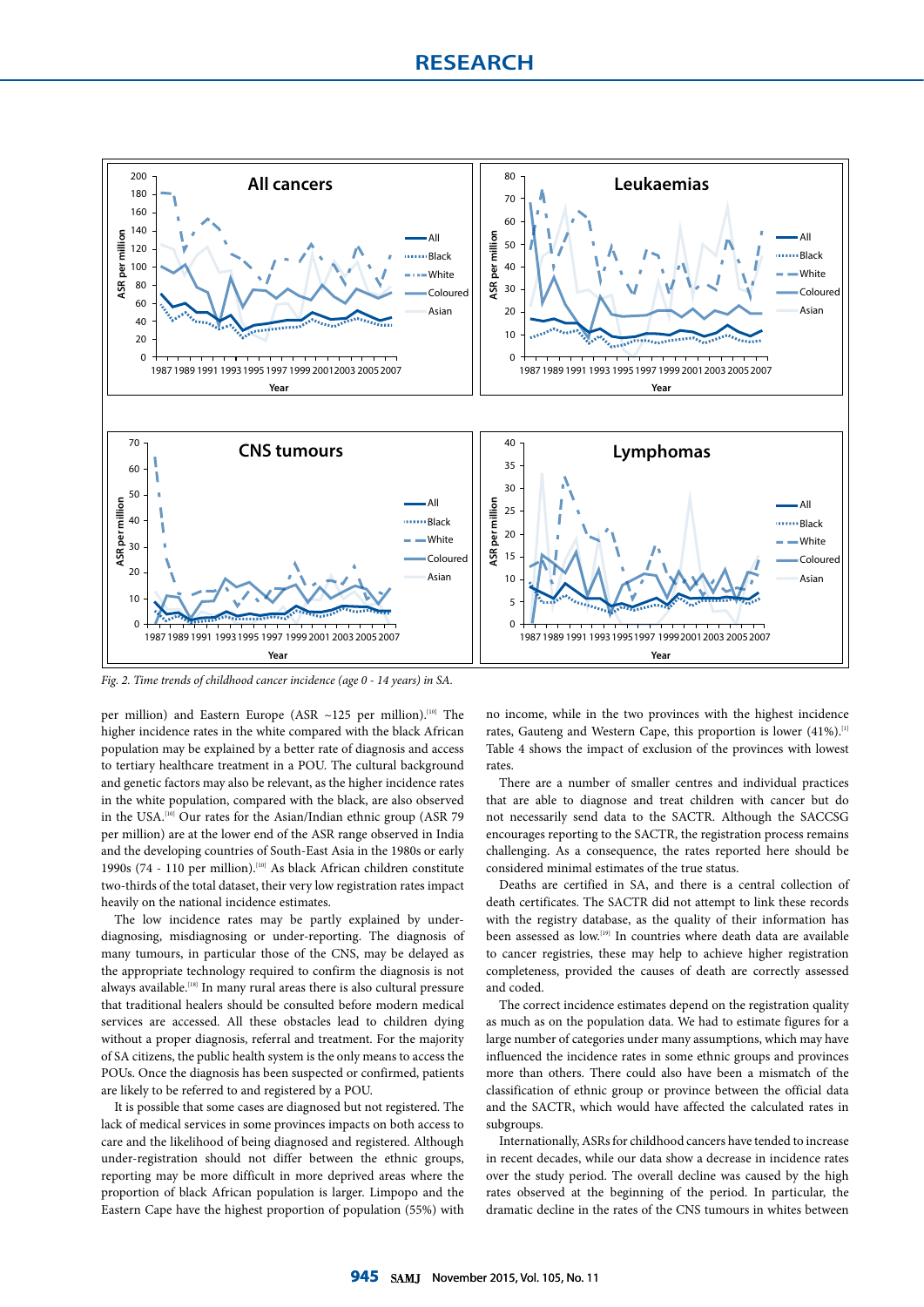|                            | Table 4. Comparison of the reported age-standardised (world) incidence rates in selected populations in Africa                  |             |                 |             |             |                           |                 |                      |                                  |  |  |  |
|----------------------------|---------------------------------------------------------------------------------------------------------------------------------|-------------|-----------------|-------------|-------------|---------------------------|-----------------|----------------------|----------------------------------|--|--|--|
| Country                    |                                                                                                                                 | Mali        | Namibia         | Nigeria     | Uganda      | Zimbabwe                  | <b>SA</b>       | <b>SA</b>            | <b>SA</b>                        |  |  |  |
| Region<br>Reporting period |                                                                                                                                 | Bamako      | National        | Ibadan      | Kampala     | Harare, black<br>Africans | <b>SACTR</b>    | Selected<br>regions* | Black<br>Africans<br>1987 - 2007 |  |  |  |
|                            |                                                                                                                                 | 1987 - 1995 | 1983 - 1992     | 1985 - 1992 | 1992 - 1995 | 1990 - 1994               | 1987 - 2007     | 1987 - 2007          |                                  |  |  |  |
| Source                     |                                                                                                                                 | $IICC-2$    | $\text{IICC-2}$ | $IICC-2$    | $IICC-2$    | $IICC-2$                  | Current<br>data | Current<br>data      | Current<br>data                  |  |  |  |
| Cases, $N$                 |                                                                                                                                 | 226         | 241             | 383         | 340         | 219                       | 11 699          | 9640                 | 7942                             |  |  |  |
|                            | Diagnostic group, ASR                                                                                                           |             |                 |             |             |                           |                 |                      |                                  |  |  |  |
| $\mathbf I$                | Leukaemia                                                                                                                       | 3.1         | 6.2             | 8.3         | 10.6        | 23.1                      | 11.9            | 15.2                 | 8.2                              |  |  |  |
| Ia                         | Lymphoid<br>leukaemia                                                                                                           | 0.7         | 4.5             | 2.6         | 3.3         | 11.6                      | 8.0             | 10.4                 | 4.9                              |  |  |  |
| $\rm II$                   | Lymphomas                                                                                                                       | 17.2        | 5.8             | 27.1        | 52.9        | 12.5                      | 5.8             | 7.9                  | 4.9                              |  |  |  |
| <b>IIa</b>                 | Hodgkin's<br>lymphoma                                                                                                           | 6.6         | 2.0             | 3.3         | 2.2         | 3.5                       | 2.2             | 3.0                  | 1.8                              |  |  |  |
| <b>IIc</b>                 | Burkitt's<br>lymphoma                                                                                                           | 1.7         | 1.9             | 18.0        | 36.1        | 2.4                       | 1.5             | 2.0                  | 1.9                              |  |  |  |
| III                        | CNS tumours                                                                                                                     | 1.4         | 7.3             | 11.1        | 2.3         | 12.0                      | 5.1             | 7.2                  | 3.6                              |  |  |  |
| IV                         | Symp. nervous<br>system tumours                                                                                                 | 0.0         | 3.6             | 0.2         | 1.0         | 4.0                       | 3.1             | 4.1                  | 2.2                              |  |  |  |
| V                          | Retinoblastoma                                                                                                                  | 24.5        | 4.5             | 7.4         | 11.1        | 10.5                      | 3.3             | 4.0                  | 3.4                              |  |  |  |
| VI                         | Renal tumours                                                                                                                   | 12.2        | 6.4             | 4.9         | 8.0         | 16.5                      | 6.4             | 8.0                  | 6.2                              |  |  |  |
| VIa                        | Nephroblastoma                                                                                                                  | 4.8         | 6.0             | 4.7         | 8.0         | 16.5                      | 6.4             | 7.9                  | 6.2                              |  |  |  |
| VII                        | Hepatic tumours                                                                                                                 | 3.7         | 0.2             | 1.1         | 2.7         | 2.1                       | 0.9             | 1.2                  | 0.7                              |  |  |  |
| <b>VIII</b>                | Bone tumours                                                                                                                    | 2.7         | 3.4             | 2.1         | 5.6         | 4.3                       | 1.6             | 2.2                  | 1.3                              |  |  |  |
| IX                         | Soft-tissue sarcomas                                                                                                            | 2.7         | 4.6             | 5.4         | 73.4        | 19.7                      | 4.2             | 5.5                  | 4.0                              |  |  |  |
| IXc                        | Kaposi's sarcoma                                                                                                                | 0.0         | 0.7             | 0.0         | 67.5        | 10.6                      | 0.6             | 0.8                  | 0.6                              |  |  |  |
| X                          | Germ cell and<br>gonadal tumours                                                                                                | 2.7         | 1.1             | 0.4         | 1.7         | 2.5                       | 1.7             | 2.4                  | 1.4                              |  |  |  |
| ΧI                         | Epithelial and<br>melanoma                                                                                                      | 5.5         | 2.4             | 1.7         | 7.3         | 2.7                       | 0.8             | 1.1                  | 0.6                              |  |  |  |
| XII                        | Other and unspecified<br>neoplasms                                                                                              | 2.0         | 0.4             | 0.8         | 6.2         | 1.6                       | 0.4             | 0.6                  | $0.4\,$                          |  |  |  |
| Total                      |                                                                                                                                 | 77.7        | 45.9            | 70.5        | 182.7       | 111.6                     | 45.2            | 59.3                 | 36.9                             |  |  |  |
|                            | $\Gamma$ <sub>LCC</sub> 2 – International Incidence of Childhood Concer vol. $2^{[10]}$ ASD – egg standardised rate per million |             |                 |             |             |                           |                 |                      |                                  |  |  |  |

IICC-2 = International Incidence of Childhood Cancer, vol. 2;<sup>[10]</sup> ASR = age-standardised rate per million.<br>\*Excluding Limpopo, Eastern Cape and North West.

1987 and 1989 may suggest a break in links between the registry and the neurosurgical departments. This pattern could also reflect inclusion of prevalent cases in the first years of registration, typical of new cancer registries. The annual rates stabilised for several tumour types from 1995, and further close monitoring of the trends is required.

National cancer registration for all ages was launched in SA in 1986 under the auspices of the National Health Laboratory Service. However, this initially relied on voluntary reporting, which mostly came from pathological laboratories and isolated physicians. Clinically diagnosed cases (6% in the present series) were therefore not registered. The National Cancer Registry (NCR) was revitalised on the initiative of the Department of Health on 26 April 2011 with Government Notice No. R.380, stipulating compulsory reporting of all cancers to the NCR based in Johannesburg.

Since 2011, POUs have submitted the same dataset to both the NCR and the SACTR every 3 months. The databases of both cancer registries should therefore be equally complete and include the same

registered tumours. However, from a recently published report<sup>[20]</sup> based on data from the NCR for 2000 - 2006 it became evident that further efforts are required to unify the registration procedures and strengthen collaboration between the two cancer registries. Although the overall rate they reported (45.7 per million) was very similar to ours (45.2/million), there are differences in the incidence rates of several diagnostic groups. These differences may be caused by the use of additional data sources by the NCR, which would explain the higher incidence rates of lymphomas, epithelial neoplasms, soft-tissue sarcomas and bone tumours. The SACTR may be more efficient in excluding unconfirmed diagnoses, metastatic extension of primary tumours, duplicate registrations of such tumours, etc. On the other hand, the SACTR reports higher incidence rates of leukaemia and solid tumours characteristic of the paediatric age range, such as retinoblastoma, neuroblastoma or renal tumours.

The continued work of the SACTR is required for multiple reasons. First, the data on childhood cancers are collected through the network of the POUs that ensures a link to detailed clinical